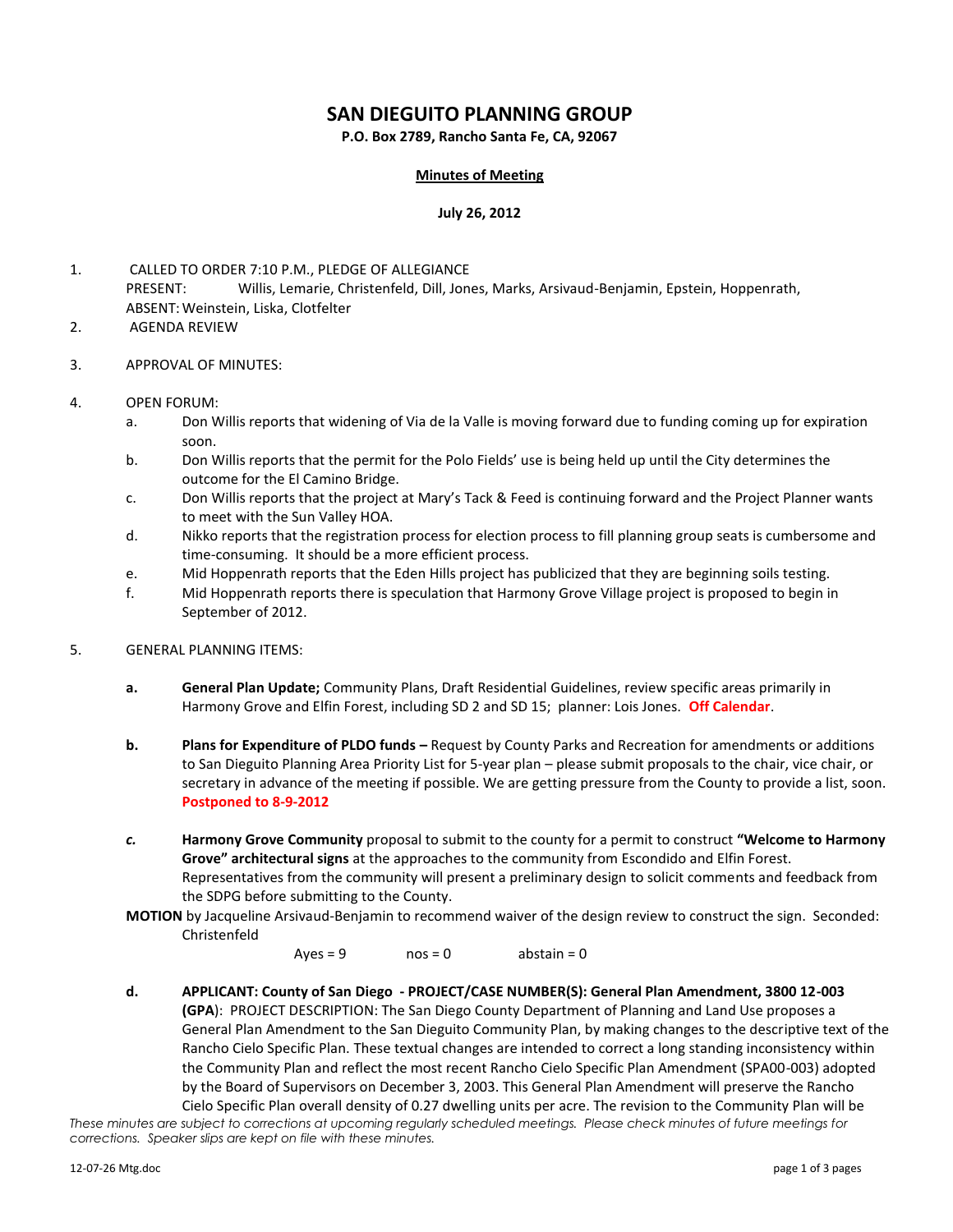made available upon request.

### **For additional information regarding this proposal, contact Bob Citrano at (858) 694-3229 or Sami Real at (858) 694-3722.**

**MOTION** by Doug Dill to recommend the Chair file the submitted proposed letter to the Dept. of Planning & Land Use and Planning Commission with minor grammatical corrections to explain our objections to the approval of the proposed GPA and related application for development so noting our approved-with-majority-vote position to these objections. Seconded: Lemarie  $Aves = 9$   $nos = 0$  abstain = 0

### 6. MAJOR PROJECTS AND LAND USE ITEMS:

- **A. MUP Mod - P95-012W1 (3301-95-012-01) - Verizon Wireless Cell Site at 1790 Rancho Summit Drive,**  Olivenhain Mun. Water District - Project is the installation of new 30kW emergency backup diesel generator with a diesel tank in a new 9' 10" x 11' 2" completely enclosed manufactured generator sound enclosure -Project Contact: John Bitterly (714) 349-5539 / DPLU Planner: Marisa Smith (858) 694-2621 / Planning Group: Don Willis (858) 481-6922 **Off Calendar**
- **B. 3813-11-001 [REZ 11-001] – TM 5669 –SPA-11-001, STP 11-014] - Crosby Enclave** apn 267-190-03-00 s/e corner of Del Dios Hwy and Bing Crosby Boulevard, north side of entry to Crosby Estates – requires rezone from S88/A70/RR to RS7, specific plan amendment, site plan review, and subdivision map; Proposal would increase density from 3 single family residential units to 15 lots with 13 dwelling units on 8 acres, entry from Bing Crosby Blvd. - @ 52% of property below 15% slope, with >40% above 50% slope – minimum net lot size @6300 sq. ft. [@ 0.15 acre] Owner: TOR Investments; Applicant California West Communities – contact Dan Rehm 858-558- 4500 Planner: Paul Marks – possible motion for reconsideration **Postponed to 8-9-2012**
- **C. P 12-006, 3300-12-006 Del Dios Water Tank, Verizon Cellular – 9885 Orange Lane, Del Dios – near Lookout Place - Proposal to attach new power antennas to existing water tank,** new microwave antenna to new 50ft Mono-Broadleaf pole and equipment in 500 square foot equipment enclosure – walls 6 to 9,5 feet high – 5th carrier on site applicant contact Adam Jones 714-357-1398 Planner: Ira Epstein Postponed to 8-9-**2012**
- **D. STP 12-012 Scafidi Site Plan Review, Lot 226, Rose of Tralee, end of cul de sac, near Bing Crosby Dr., Crosby Estates – Applicant: Don Countryman** .64 acre site, 2-story SFR, Guest house, pool, spa, 3 car garage – total of house, garages and guest house @ 6800 sq. ft. Applicant Contact: Randy Brown 858-436-8500 SDPG Planner: Ira Epstein

**MOTION** by Ira Epstein to recommend approval of the site plan. Seconded: Lemarie

 $Ayes = 9$  nos = 0 abstain = 0

- **E. TM 5270 RPL2 Replacement Tentative Map, Lennar Homes, The Bridges at RSF – PROPOSAL TO REMOVE CONDITIONS:** Eliminate requirement in existing map to improve "off-site" Aliso Canyon Road, reduce City of Encinitas contribution from \$35,600 to \$4450, and delete need for Section 401 permit. Planner: Laurel LeMarie **Continued to 8-9-2012**
- **F. Cavanaugh – Ratification of Appeal by Chair - Ratify Chair's Appeal of Certification of Final EIR for Palma de la Reina Development Project L 14372, ER 03-13-001, SCH no. 2009041114 –** Newport Pacific Property at SW corner of Via de La Valle & Cancha de Golf, Whispering Palms, RSF. County Counsel has opined that SDPG could not act on appeal based on language of Policy I-1 Planner: Paul Marks, Laurel LeMarie

**MOTION** by Lois Jones to ratify the filing of the Appeal for this project, and instruct the Chair to file a Declaration with explanation to justify the reason the Appeal should go forth. Seconded: Epstein

 $Aves = 9$   $nos = 0$  abstain = 0

*These minutes are subject to corrections at upcoming regularly scheduled meetings. Please check minutes of future meetings for corrections. Speaker slips are kept on file with these minutes.*